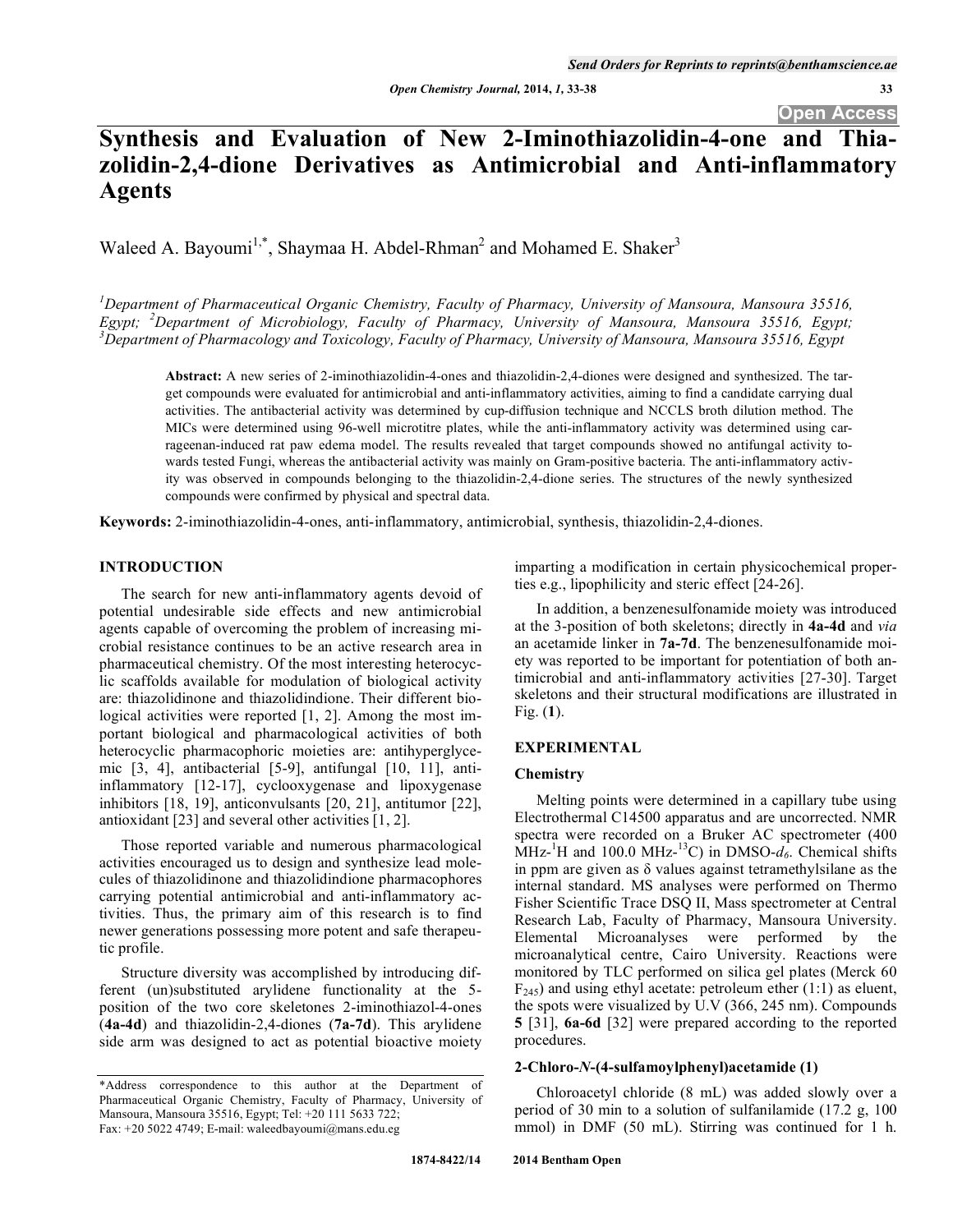

**Fig. (1).** Design of target 2-iminothiazol-4-ones (**4a-4d**) and thiazolidin-2,4-diones (**7a-7d**).

The reaction mixture was quenched with cold water (150 mL). The formed precipitate was collected by filtration, washed with cold water, dried and recrystallized from methanol to afford pure product. Colorless crystals, yield 85%, mp 218-220 °C [33].

## **4-(2-Imino-4-oxothiazolidin-3-yl)benzenesulfonamide (3)**

A mixture of **1** (2.48 g, 10 mmol) and NH4SCN (1.52 g, 20 mmol) in acetone (25 mL) was refluxed for 2 h. The formed precipitate was filtered and dried. The dried solid product was then heated with DMF (20 mL) at 120-130 °C for 1 h. the reaction mixture was cooled to rt and poured over crushed ice to afford white crystalline product, which was filtered, dried and recrystallized from ethanol to afford pure product. White crystals, yield 70%, mp 258-260 °C (reported mp 258 °C) [34].

## **Synthesis of (***Z***)-4-(2-Imino-5-((un)substituted benzylidene)-4-oxothiazolidin-3-yl)benzenesulfonamides (4a-4d)**

#### *General Procedure:*

*Method 1*; a mixture of **3** (2.71 g, 10 mmol), the appropriate aromatic aldehyde (10 mmol) and catalytic amount of pyridine in xylene (25 mL) was heated at reflux for 6 h. After cooling to rt, the formed precipitate was filtered, dried and recrystallized from isopropyl alcohol to afford pure products. *Method 2*; a mixture of **3** (2.71 g, 10 mmol), the appropriate aromatic aldehyde (10 mmol) and catalytic amount of sodium acetate in glacial acetic acid (25 mL) was heated at reflux for 5 h. After cooling to rt, the formed precipitate was filtered, washed thoroughly with cold water, dried and recrystallized from isopropyl alcohol to afford pure products.

# *(***Z***)-4-(5-Benzylidene-2-imino-4-oxothiazolidin-3 yl)benzenesulfonamide (4a)*

Yellowish white crystals, mp 243-45 °C, yield 60% (*method 1*), 65% (*method 2*). Analysis for  $C_{16}H_{13}N_3O_3S_2$ (359.42), Calcd.: C, 53.47; H, 3.65; N, 11.69; Found: C,  $53.52$ ; H, 3.59; N, 11.74. <sup>1</sup>H NMR (DMSO- $d_6$ ):  $\delta$  9.96 (s, 1H, NH, D2O exchangeable), 7.96 (d, 2H, *J*=8.8 Hz, H-3 and H-5), 7.83 (s, 1H, C=CH), 7.74-7.57 (m, 3H, H-3', H-4' and H-5'), 7.52 (d, 2H, *J*=6.4 Hz, H-2 and H-6), 7.33 (s, 2H,

SO2NH2, D2O exchangeable), 7.22 (d, 2H, *J*=7.7 Hz, H-2' and H-6'). <sup>13</sup>C NMR (DMSO- $d_6$ ):  $\delta$  171.9, 165.7, 141.0, 140.2, 132.8, 132.3, 130.1, 129.4, 128.8, 127.3, 126.8, 120.4. MS  $m/z$  (% Rel. Int.): 359 (24.56, M<sup>+</sup>).

# *(***Z***)-4-(2-Imino-5-(4-methoxybenzylidene)-4-oxothiazolidin-3-yl)benzenesulfonamide (4b)*

Yellow crystals, mp 256-58 °C, yield 75% (*method 1*), 75% (*method 2*). Analysis for  $C_{17}H_{15}N_3O_4S_2$  (389.45), Calcd.: C, 52.43; H, 3.88; N, 10.79; Found: C, 52.50 ; H, 3.72; N, 10.71. <sup>1</sup>H NMR (DMSO- $d_6$ ):  $\delta$  9.88 (s, 1H, NH, D2O exchangeable), 7.95 (d, 2H, *J*=8.4 Hz, H-3 and H-5), 7.83 (s, 1H, C=CH), 7.62 (d, 1H, *J*=8.4 Hz, H-3'), 7.58 (d, 1H, *J*=8.4 Hz, H-5'), 7.51 (d, 2H, *J*=7.6 Hz, H-2 and H-6), 7.33 (s, 2H, SO2NH2, D2O exchangeable), 7.14 (d, 2H, *J*=8.8 Hz, H-2' and H-6'), 3.93 (s, 3H, OCH<sub>3</sub>). <sup>13</sup>C NMR (DMSOd<sub>6</sub>):  $\delta$  170.3, 167.5, 161.6, 141.4, 141.3, 131.9, 130.8, 129.6, 127.9, 125.8, 120.9, 114.3, 56.0. MS *m/z* (% Rel. Int.): 389  $(7.50, M^+).$ 

# *(***Z***)-4-(5-(3,4-Dimethoxybenzylidene)-2-imino-4 oxothiazolidin-3-yl)benzenesulfonamide (4c)*

Yellow crystals, mp 237-39 °C, yield 71% (*method 1*), 68% (*method 2*). Analysis for  $C_{18}H_{17}N_3O_5S_2$  (419.47), Calcd.: C, 51.54; H, 4.08; N, 10.02; Found: C, 51.60 ; H, 3.99; N, 10.08. <sup>1</sup>H NMR (DMSO- $d_6$ ):  $\delta$  9.88 (s, 1H, NH, D2O exchangeable), 7.95 (d, 2H, *J*=7.6 Hz, H-3 and H-5), 7.83 (s, 1H, C=CH), 7.69 (d, 1H, *J*=10.8 Hz, H-6'), 7.62 (d, 1H, *J*=8 Hz, H-5'), 7.52 (d, 2H, *J*=7.2 Hz, H-2 and H-6), 7.33 (s, 2H, SO2NH2, D2O exchangeable), 7.25 (s, 1H, H-2'), 3.95 (s, 6H, 2 OCH<sub>3</sub>). <sup>13</sup>C NMR (DMSO- $d_6$ ):  $\delta$  170.8, 163.9, 152.1, 149.1, 141.9, 140.8, 130.3, 130.2, 128.3, 126.5, 124.1, 120.6, 113.4, 112.2, 56.8. MS *m/z* (% Rel. Int.): 419 (4.39,  $M^+$ ).

## *(***Z***)-4-(5-(2-Chloro-5-nitrobenzylidene)-2-imino-4 oxothiazolidin-3-yl)benzenesulfonamide (4d)*

Orange crystals, mp 191-193 °C, yield 63% (*method 1*), 65% (*method 2*). Analysis for  $C_{16}H_{11}CIN_4O_5S_2$  (438.87), Calcd.: C, 43.79; H, 2.53; N, 12.77; Found: C, 43.65; H, 2.62; N, 12.66. <sup>1</sup>H NMR (DMSO-*d*<sub>6</sub>): δ 10.27 (s, 1H, NH, D2O exchangeable), 8.38 (s, 1H, H-6'), 8.30 (d, 2H, *J*=8.4 Hz, H-3 and H-5), 8.18 (s, 1H, C=CH), 7.98 (d, 1H, *J*=8.4 Hz, H-4'), 7.66 (d, 2H, *J*=8.4 Hz, H-2 and H-6), 7.53 (s, 2H,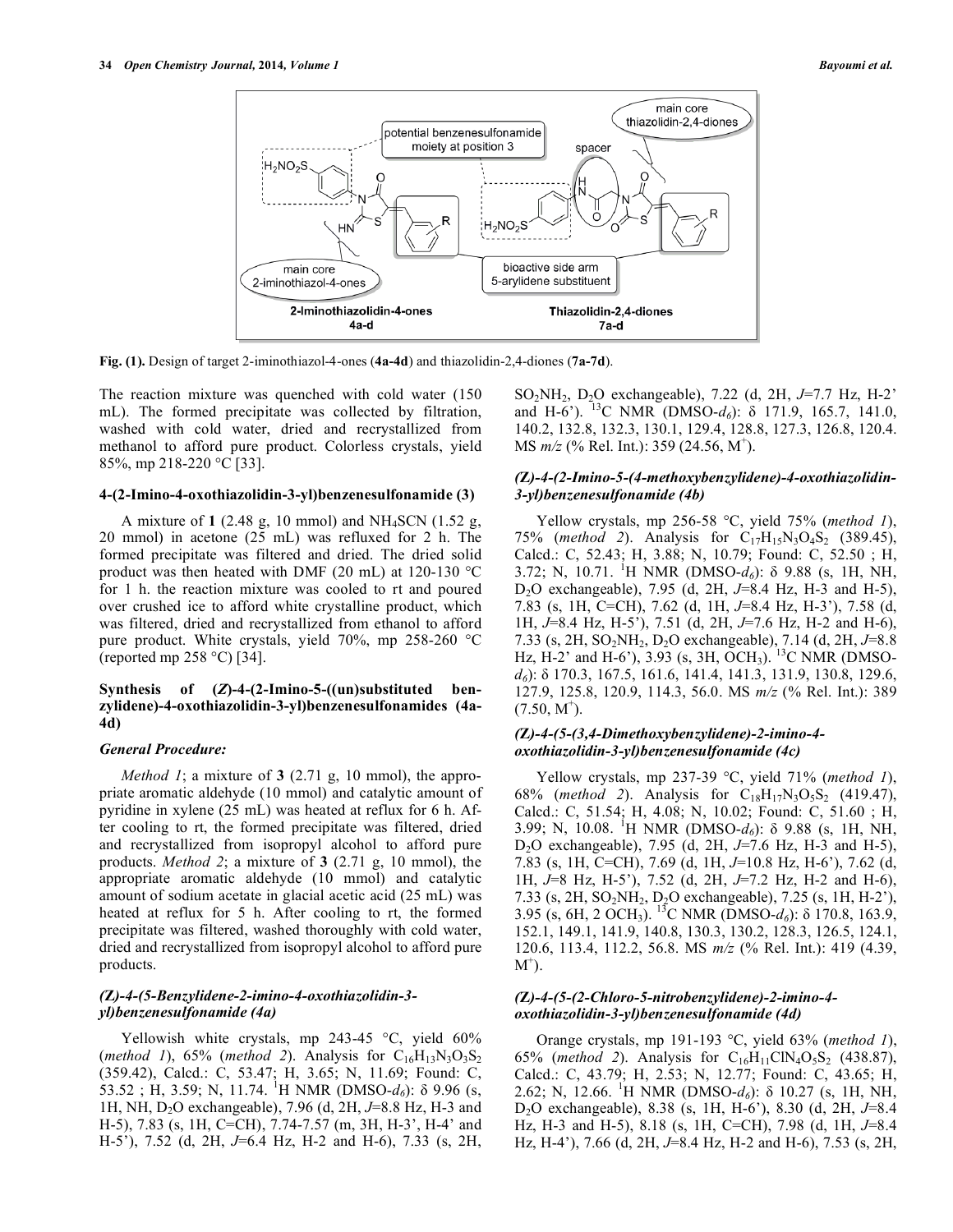SO<sub>2</sub>NH<sub>2</sub>, D<sub>2</sub>O exchangeable), 7.40 (d, 1H, *J*=7.6 Hz, H-3<sup>2</sup>).<br><sup>13</sup>C NMR (DMSO-*d<sub>6</sub>*):  $\delta$  172.7, 164.6, 145.4, 142.1, 140.9, 140.2, 131.5, 130.8, 129.9, 128.6, 126.4, 125.2, 123.4, 120.7. MS  $m/z$  (% Rel. Int.): 438 (6.50, M<sup>+</sup>).

# **Synthesis of (Z)-2-(5-(un)substituted benzylidene-2,4 dioxothiazolidin-3-yl)-N-(4-sulfamoylphenyl)acetamides (7a-7d)**

General procedure: a mixture of **1** (2.49 g, 10 mmol), the appropriate  $6a-6d$  (10 mmol) and  $K_2CO_3$  (2 g) in DMF (25) mL) was stirred overnight at rt. Quenching with ice-cold water (50 mL) precipitated the product, which was filtered, dried and recrystallized from DMF:water (1:1) mixture to afford pure products.

# *(***Z***)-2-(5-Benzylidene-2,4-dioxothiazolidin-3-yl)-***N***-(4 sulfamoylphenyl)acetamide (7a)*

Yellow crystals, mp 250-252 °C, yield 60%. Analysis for  $C_{18}H_{15}N_3O_5S_2$  (417.46), Calcd.: C, 51.79; H, 3.62; N, 10.07; Found: C, 51.68; H, 3.70; N, 10.11.<sup>1</sup>H NMR (DMSO- $d_6$ ):  $\delta$ 10.73 (s, 1H, NH, D<sub>2</sub>O exchangeable), 8.02 (s, 1H, C=CH), 7.81 (d, 2H, *J*=8 Hz, H-3 and H-5), 7.75 (d, 2H, *J*=7.6 Hz, H-2 and H-6), 7.60 (d, 2H, *J*=7.6 Hz, H-2' and H-6'), 7.58- 7.53 (m, 3H, H-3', H-4' and H-5'), 7.31 (s, 2H, SO2NH2,  $D_2O$  exchangeable), 4.59 (s, 2H, CH<sub>2</sub>). <sup>13</sup>C NMR (DMSOd<sub>6</sub>):  $\delta$  180.2, 167.1, 165.7, 142.7, 139.3, 132.8, 130.6, 130.1, 129.4, 128.8, 127.9, 120.4, 114.6. 45.9. MS *m/z* (% Rel. Int.):  $417(26.11, M^+)$ .

# *(***Z***)-2-(5-(4-Methoxybenzylidene)-2,4-dioxothiazolidin-3 yl)-***N***-(4-sulfamoylphenyl)acetamide (7b)*

Yellow crystals, mp 224-226 °C, yield 68%. Analysis for  $C_{19}H_{17}N_3O_6S_2$  (447.48), Calcd.: C, 51.00; H, 3.83; N, 9.39; Found: C, 51.04; H, 3.78; N, 9.42. <sup>1</sup>H NMR (DMSO- $d_6$ ):  $\delta$ 10.76 (s, 1H, NH, D2O exchangeable), 7.97 (s, 1H, C=CH), 7.80 (d, 2H, *J*=8 Hz, H-3 and H-5), 7.73 (d, 2H, *J*=8.4 Hz, H-2 and H-6), 7.65 (d, 2H, *J*=8 Hz, H-2' and H-6'), 7.29 (s, 2H, SO2NH2, D2O exchangeable), 7.14 (d, 2H, *J*=8.4 Hz, H-3' and H-5'), 4.59 (s, 2H, CH<sub>2</sub>), 3.86 (s, 3H, OCH<sub>3</sub>). <sup>13</sup>C NMR (DMSO-d<sub>6</sub>):  $\delta$  180.2, 167.1, 165.7, 161.6, 142.7, 139.3, 130.8, 130.6, 127.9, 125.9, 120.4, 114.6, 114.3, 56.0, 45.9. MS *m/z* (% Rel. Int.): 447 (22.60, M<sup>+</sup> ).

## *(***Z***)-2-(5-(3,4-Dimethoxybenzylidene)-2,4-dioxothiazolidin-3-yl)-***N***-(4-sulfamoylphenyl)acetamide (7c)*

Pale yellow crystals, mp 205-207 °C, yield 65%. Analysis for  $C_{20}H_{19}N_3O_7S_2$  (477.51), Calcd.: C, 50.31; H, 4.01; N, 8.80; Found: C, 50.38; H, 4.95; N, 8.87. <sup>1</sup>H NMR (DMSO $d_6$ ):  $\delta$  10.57 (s, 1H, NH, D<sub>2</sub>O exchangeable), 7.94 (s, 1H, C=CH), 7.82 (d, 2H, *J*=7.6 Hz, H-3 and H-5), 7.72 (d, 2H, *J*=8.8 Hz, H-2 and H-6), 7.27 (d, 1H, *J*=8 Hz, H-6'), 7.16 (s, 1H, H-2'), 7.17 (d, 1H, J=8 Hz, H-5'), 7.04 (s, 2H, SO<sub>2</sub>NH<sub>2</sub>, D<sub>2</sub>O exchangeable), 4.58 (s, 2H, CH<sub>2</sub>), 3.87 (s, 6H, 2 OCH<sub>3</sub>).<br><sup>13</sup>C NMR (DMSO-*d<sub>6</sub>*): δ 180.2, 167.1, 165.7, 152.1, 149.1, 142.7, 139.3, 129.4, 127.9, 126.5, 124.1, 120.4, 113.9, 113.4, 112.5, 56.8, 45.9. MS *m/z* (% Rel. Int.): 477 (21.00, M+ ).

# *(***Z***)-2-(5-(2-Chloro-5-nitrobenzylidene)-2,4-dioxothiazolidin-3-yl)-***N***-(4-sulfamoylphenyl)acetamide (7d)*

Pale yellow crystals, mp 212-214 °C, yield 55%. Analysis for  $C_{18}H_{13}CIN_4O_7S_2$  (496.90), Calcd.: C, 43.51; H, 2.64; N, 11.28; Found: C, 43.58; H, 2.70; N, 11.19. <sup>1</sup>H NMR

 $(DMSO-d_6)$ :  $\delta$  10.59 (s, 1H, NH, D<sub>2</sub>O exchangeable), 8.20 (s, 1H, H-6'), 8.01 (d, 1H, *J*=7.6 Hz, H-6'), 7.90 (s, 1H, C=CH), 7.79 (d, 2H, *J*=7.6 Hz, H-3 and H-5), 7.69 (d, 2H, *J*=8.8 Hz, H-2 and H-6), 7.51 (d, 1H, *J*=7.6 Hz, H-3'), 7.04 (s, 2H, SO<sub>2</sub>NH<sub>2</sub>, D<sub>2</sub>O exchangeable), 4.55 (s, 2H, CH<sub>2</sub>). <sup>13</sup>C NMR (DMSO-d<sub>6</sub>):  $\delta$  180.2, 167.1, 165.7, 145.4, 142.7, 140.3, 139.3, 131.5, 130.8, 127.9, 125.9, 125.7, 120.6, 120.4, 117.1, 45.9. MS *m/z* (% Rel. Int.): 496 (13.44, M+ ).

## **Antimicrobial Screening**

The antimicrobial activity of the synthesized compounds has been studied using the cup-diffusion technique [35]. The tested compounds were screened against *Staphylococcus aureus* and *Bacillus subtilis* as examples for Gram-positive bacteria, *Escherichia coli* and *Pseudomonas aeruginosa* as examples for Gram-negative bacteria and *Candida albicans* and *Candida tropicalis* as example for fungi.

In this technique pores were made using a sterile cork borer in the solidified agar medium and an aliquot of 0.05 mL of 1000 μg/mL of the tested substance is placed in each pore in the nutrient agar medium on which a culture of the tested bacteria has been spread to produce uniform growth. After 24 h incubation at 37  $\degree$ C, the diameter of inhibition zone is measured in mm.

Compounds that exhibited good anti-Gram-positive bacteria were assayed *in vitro* against *Staphylococcus aureus* and *Bacillus subtilis*. The organisms were obtained from the Microbiology Laboratory, Department of Microbiology, Faculty of Pharmacy, University of Mansoura. The antibacterial assay was carried out using NCCLS broth dilution method [36, 37]. The minimum inhibitory concentrations (MICs) were determined using 96-well microtitre plates. The bacterial suspension was adjusted with sterile saline to a concentration of  $1.0x10^5$  c.f.u./mL. Compounds to be investigated were dissolved in DMSO. The microplates were incubated for 24 h at 37 °C. In order to ensure that the solvent had no effect on bacterial growth, a control test was performed containing broth supplemented with only DMSO. The lowest concentrations without visible growth were defined as concentrations that completely inhibited bacterial growth (MICs).

Ampicillin was used as a reference standard to compare the antibacterial activity. All experiments were performed in duplicate and repeated three times. The MIC values were expressed in  $\mu$ g/mL and the results of the most active compounds are shown in Table **1**.

## **Table 1. Minimum inhibitory concentrations (MICs) in (g/mL) of the most active compounds.**

| Entry      | MICs (µg/mL)          |                            |  |
|------------|-----------------------|----------------------------|--|
|            | Staphylococcus aureus | <b>Bacillus</b> , subtilis |  |
| Ampicillin | 62.5                  | 62.5                       |  |
| 4a         | 21000                 | 250                        |  |
| 7а         | 1000                  | 62.5                       |  |
| 7d         | 500                   | 250                        |  |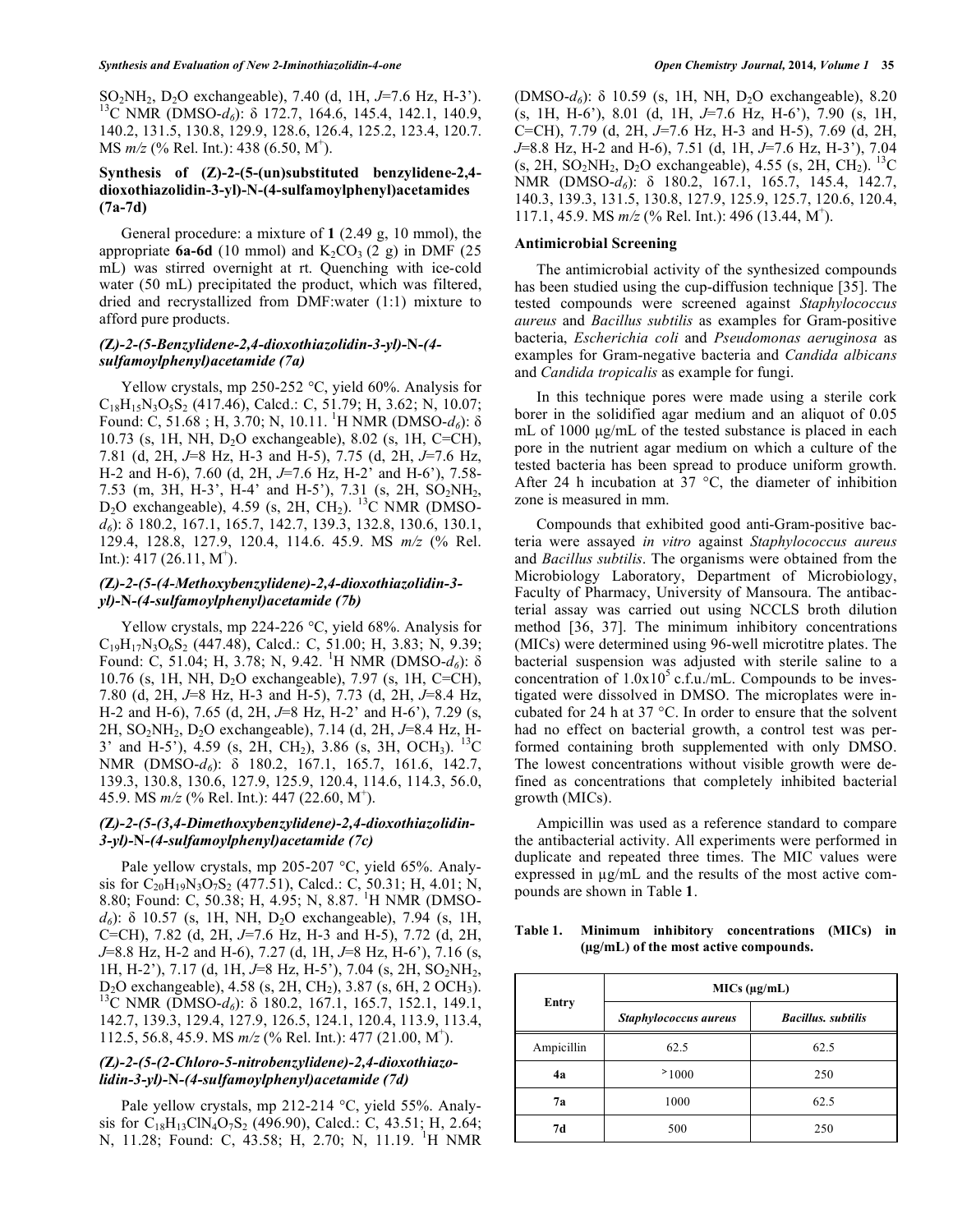#### **Anti-Inflammatory Screening**

#### *Carrageenan-Induced Rat Paw Edema Assay*

The anti-inflammatory activity of the test compounds was carried out using carrageenan-induced rat paw edema model [38] by employing carrageenan solution as the phlogistic agent. Male Wistar albino rats weighing 150–180 g were kept in the animal house under standard conditions of light and temperature with free access to food and water. After overnight fasting, the animals were randomly divided into groups each consisting of six rats. The first group served as a control and received only the vehicle (1 mL/kg, i.p., 10% v/v of DMSO in normal saline). Another group received the standard drug Diclofenac K (10 mg/kg, i.p., 1% w/v the vehicle). Other groups of rats were administered the test compounds in equal doses (100 mg/kg, i.p.; w/v in 10% w/v the vehicle). Thirty minutes after administration of the standard drug and test compounds, 0.1 mL of 1% w/v of  $\lambda$ carrageenan (Type IV, Sigma-Aldrich, USA) suspension in sterile normal saline was injected into the subplanter region of the right hind paw of each rat. After 4 hr, the paw thickness was measured with electronic digital calipers, and the difference in the paw thickness of between the injected and the control was recorded for each rat. The edema was expressed as the percentage of increase in the paw thickness, and the percentage of inhibition of edema for each group.

## **Statistical Analysis**

Data obtained from animal experiments were expressed as mean  $\pm$  standard error (S.E.M.). The statistical significance of difference between groups were determined by means of analysis of variance (ANOVA) followed by Dunnet's test. The results of the anti-inflammatory studies have been presented in Table **2**.

**Table 2. Results of anti-inflammatory Screening.** 

| Entry<br>(dose)                         | % of increase<br>in paw thickness | % of inhibition<br>of edema |
|-----------------------------------------|-----------------------------------|-----------------------------|
| Diclofenac K<br>$(10 \text{ mg/kg})$    | $32.48 \pm 3.24**$                | 72.29                       |
| 7 <sub>h</sub><br>$(100 \text{ mg/kg})$ | $48.75 \pm 7.11$ **               | 58.40                       |
| 7c<br>$(100 \text{ mg/kg})$             | $61.86 \pm 2.2$ **                | 47.22                       |
| 7a<br>$(100 \text{ mg/kg})$             | $62.3 \pm 4.77**$                 | 46.84                       |
| 7d<br>$(100 \text{ mg/kg})$             | $64.66 \pm 5.01**$                | 44.83                       |
| 4а<br>$(100 \text{ mg/kg})$             | $78.53 \pm 3.78**$                | 32.99                       |
| 4 <sub>h</sub><br>$(100 \text{ mg/kg})$ | $81.66 \pm 3.59**$                | 30.32                       |
| 4c<br>$(100 \text{ mg/kg})$             | $83.89 \pm 5.4**$                 | 28.42                       |
| 4d<br>$(100 \text{ mg/kg})$             | $87.94 \pm 7.75**$                | 24.97                       |
| Control (Carrageenan only)              | $117.2 \pm 5.64$                  |                             |

Values are expressed as mean  $\pm$  SEM, n = 6 in each group, \*\* *P<0.01* compared with the control.

# **RESULTS AND DISCUSSION**

#### **Chemistry**

The synthetic methods used for preparation of target compounds are depicted in Schemes **1-5**. Compound **1**, the precursor of the starting compound was prepared by chloroacetylation of sulfanilamide using chloroacetyl chloride in DMF as a solvent. The starting compound, **3** was prepared through a two-steps reaction. The first step is a nucleophilic substitution of NH4SCN with **1** using acetone as a solvent to afford the intermediate *N*-(4-sulfamoylphenyl)-2 thiocyanatoacetamide **2**, followed by thermal cyclization using DMF as a polar aprotic solvent. The postulated mechanism for heterocyclic cyclization is illustrated (Scheme **1**). The synthesis of compound **3** was reported earlier to proceed in a one-step reaction using ethanol or acetone as solvents, but it was observed that the purity of the product was better when using the two-steps synthesis (Scheme **2**).



**Scheme 1.** Postulated mechanism for formation of compound **3**.



**Scheme 2.** Synthesis of compound **3**. Reagents and conditions: **i**) DMF, stirr, rt, 1 h; **ii**) NH4SCN, acetone, reflux, 2 h; **iii**) DMF, 120-  $130 °C$ , 1 h.

Synthesis of target compounds, **4a-4d** was achieved through Knoevenagel condensation of **3** with the different aromatic aldehydes. The reaction was carried out in two different solvents; in xylene using catalytic amount of pyridine (method 1) and in glacial acetic acid using sodium acetate as catalyst (method 2). Concerning the yield of the two methods, no significant difference was observed, however the purity of the products using method 2 was found to be better (Scheme **3**).

Trial for obtaining Knoevenagel condensation product **4,**  using acetophenone as a ketone, was found unsuccessful, using both methods at different reflux times (Scheme **4**).

The benzylidenethiazolidine-2,4-diones (**6a-6d**) were prepared by condensing thiazolidine-2,4-dione (**5**) [31] with different aromatic aldehydes in glacial acetic acid and using catalytic amount of sodium acetate. Alkylation of **6a-6d** with 1 in DMF in presence of  $K_2CO_3$  at rt afforded the target thiazolidin-2,4-dione derivatives **7a-7d** in satisfied yields (Scheme **5**).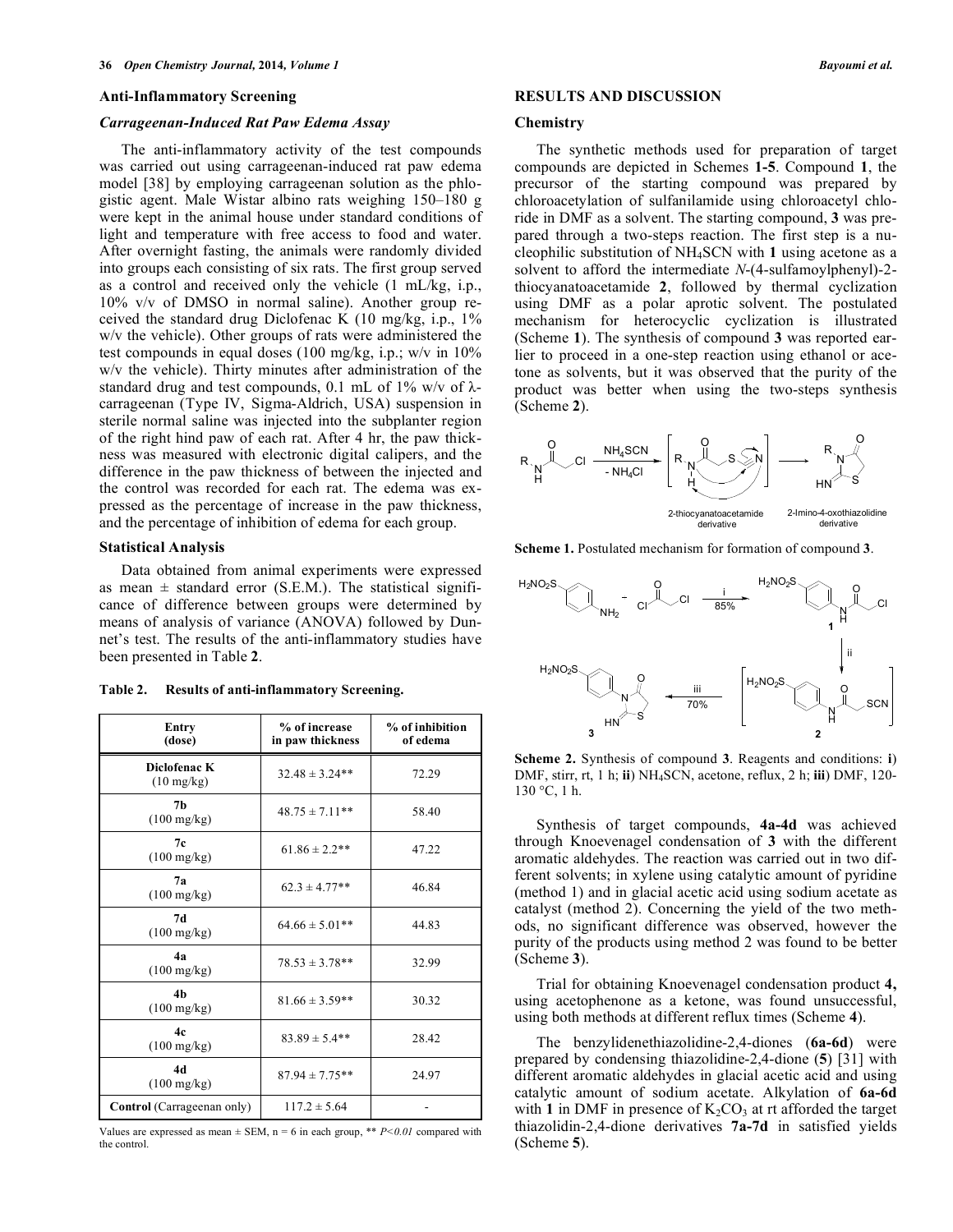

**Scheme 3.** Synthesis of target compounds **4a**-**4d**. Reagents and conditions: **i**) method 1: ArCHO, xylene, pyridine, reflux, 6 h; method 2: ArCHO, AcOH, AcONa, reflux, 3 h.



**Scheme 4.** Unsuccessful trials for synthesis of compound **4**. Reagents and conditions: **i**) method 1: acetophenone, xylene, pyridine, reflux, NR; method 2: acetophenone, AcOH, AcONa, NR.



**Scheme 5.** Synthesis of target compounds **7a**-**7d**. Reagents and conditions: **i**) AcOH, AcONa, reflux, 12 h; **ii**) 1, K<sub>2</sub>CO<sub>3</sub>, DMF, rt.

Target compounds **4a-4d** and **7a-7d** can potentially exist in either *E* or *Z* geometrical isomeric forms at the 5-exocyclic double bond. The *Z* configuration was postulated due to the deshielded methine proton signals by adjacent carbonyl group for both  $4a-4d$  ( $\delta$  7.83-8.18) and  $7a-7d$  $( \delta$  7.90-8.02) in the <sup>1</sup>H NMR spectra. These higher chemical shifts were in coordination with the *Z* configuration in comparison with the *E* configuration which expected to have lower chemical shifts [39, 40]. All the newly synthesized compounds were characterized by physical analytical and spectral data and found to be in agreement with predicted values.

## **Antimicrobial Screening**

The antibacterial activity of the synthesized compounds was determined by using the cup-diffusion technique [35] against *Staphylococcus aureus* and *Bacillus subtilis* as examples for Gram-positive bacteria, *Escherichia coli* and *Pseudomonas aeruginosa* as examples for Gram-negative bacteria and *Candida albicans* and *Candida tropicalis* as example for fungi. The antibacterial assay was carried out using NCCLS (National Committee for Clinical Laboratory Standards) broth dilution method. Compounds that exhibited

significant inhibition zones were selected for determination of the minimum inhibitory concentrations (MICs). The minimum inhibitory concentrations (MICs) were determined using 96-well microtitre plates [36, 37].

The results were compared with Ampicillin and Gentamicin for bacteria and Clotrimazole for fungi. The data showed no antifungal activity towards *Candida albicans* and *Candida tropicalis*. Whereas, the synthesized compounds exhibited activity against *Bacillus subtilis* (**7a**=Ampicillin > **4a**=**7d**) more than *Staphylococcus aureus* (Ampicillin >**7d** > **7a** > **4a**) as Gram-positive bacteria and weak antibacterial activity was observed against Gram-negative bacteria.

## **Anti-Inflammatory Screening**

The anti-inflammatory activity of the synthesized compounds was carried out using carrageenan-induced rat paw edema model [38]. The results revealed that compounds of thiazolidin-2,4-dione series (**7a-7d**) exhibited greater antiinflammatory activity than the 2-iminothiazolidin-4-one series (**4a-4d**). The best anti-inflammatory activity was observed with compound **7b.** The anti-inflammatory activities of other thiazolidin-2,4-dione derivatives were found in the following order (**7c**>**7a**>**7d**). For compounds of iminothiazolidin-4-one series (**4a-4d**), their anti-inflammatory activities were found to be relatively low and were in the following order (**4a**>**4b**>**4c**>4**d**).

#### **CONCLUSION**

As a final conclusion of this research, new derivatives of both 2-Iminothiazolidin-4-one and thiazolidin-2,4-dione derivatives were synthesized *via* effective and simple chemical pathways. The target compounds were screened for both antimicrobial and anti-inflammatory activity. Screening results revealed that the anti-inflammatory activity was superior to that of antimicrobial activity. Few compounds exhibited good anti-Gram-positive bacteria and week activity on Gram-negative bacteria. The tested compounds showed no antifungal activity. The thiazolidin-2,4-diones (**7a-7d**) were found to possess more anti-inflammatory potential than the 2-iminothiazolidin-4-ones (**4a-4d**). The best antiinflammatory activity was observed in compound **7b.** 

#### **CONFLICT OF INTEREST**

The authors confirm that this article content has no conflict of interest.

## **ACKNOWLEDGEMENTS**

The authors are very grateful for Dr. Abdelbasset A. Farahat, Department of Pharmaceutical Organic Chemistry, Faculty of Pharmacy, Mansoura University for carrying out the NMR spectroscopy at Georgia State University, Atlanta, Georgia USA.

#### **REFERENCES**

[1] Jain, A. K.; Vaidya, A.; Ravichandran, V.; Kashaw, S. K.; Agrawal, R. K. Recent developments and biological activities of thiazolidinone derivatives: A review. *Bioorg. Med. Chem.* **2012**, *20*, 3378-3395.